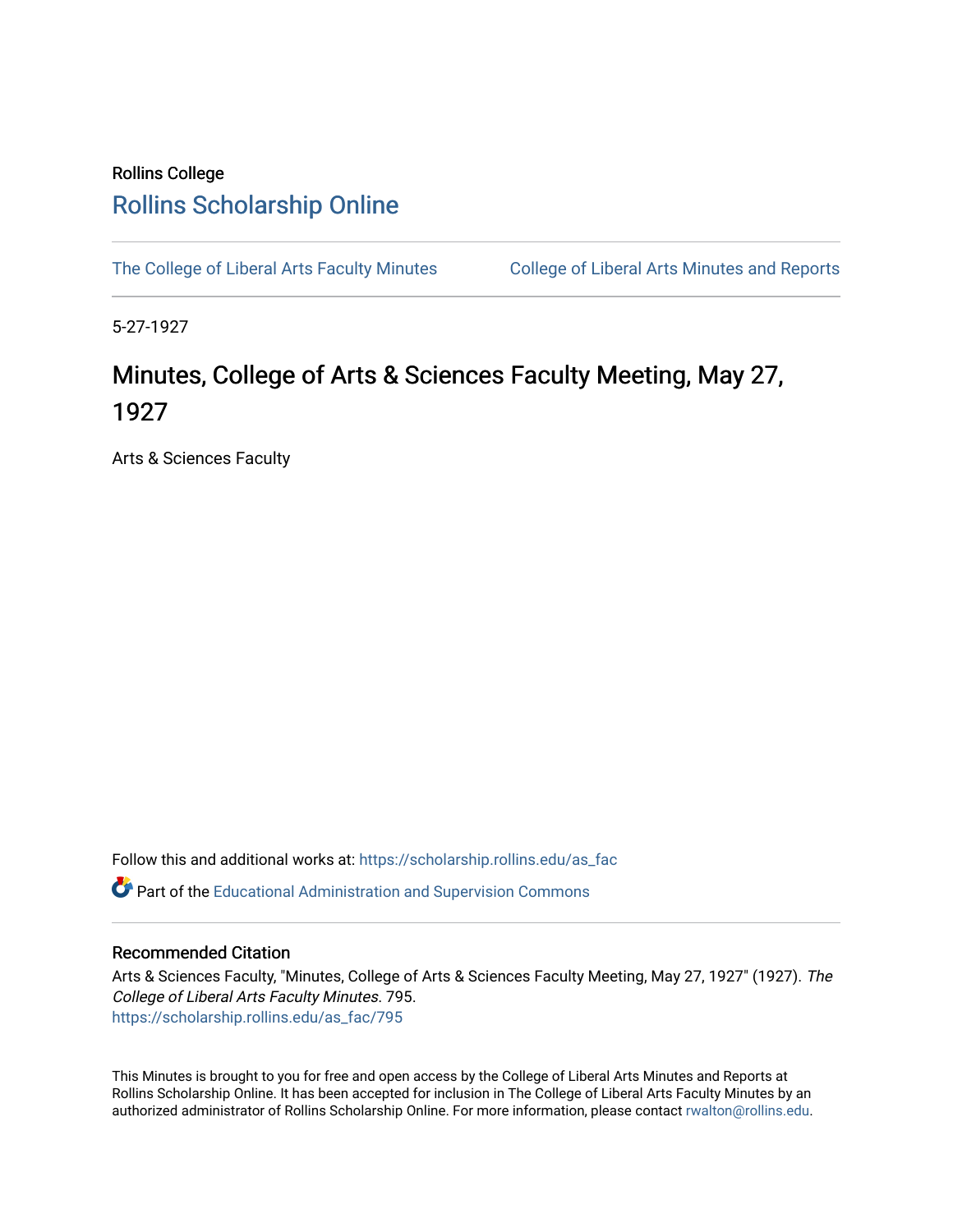## May 27, 1927.

The Faculty met in the President's office at 2:30 P. M., President Holt presiding.

Unanimous approval was given the special permission for two students to leave college the day before closing.

It was asked if a student could be permitted to drop out of class before college closed if he had completed all assigned work, including papers, without having to make up the time lost. The Dean replied that he could - that he should be rewarded for having done the required work so well and so faithfully.

A resolution of sympathy was extended to Beatrice Jones in the loss of her father. It was voted to award her degree if the Dean found her work to be adequately complete.

Mr. Weinberg brought up the matter of radio hours. He wished to know if the faculty cared to fill out the three hours per week assigned them. President Holt urged that the faculty get behind the radio program. He said that Rollins was one of only three colleges in the South having a station.

The matter of modifying the schedule under the Two Hour Plan was held over until the next meeting.

Adjourned.

Sila from Le

Lida Woods

Secretary of the Faculty.

**l**